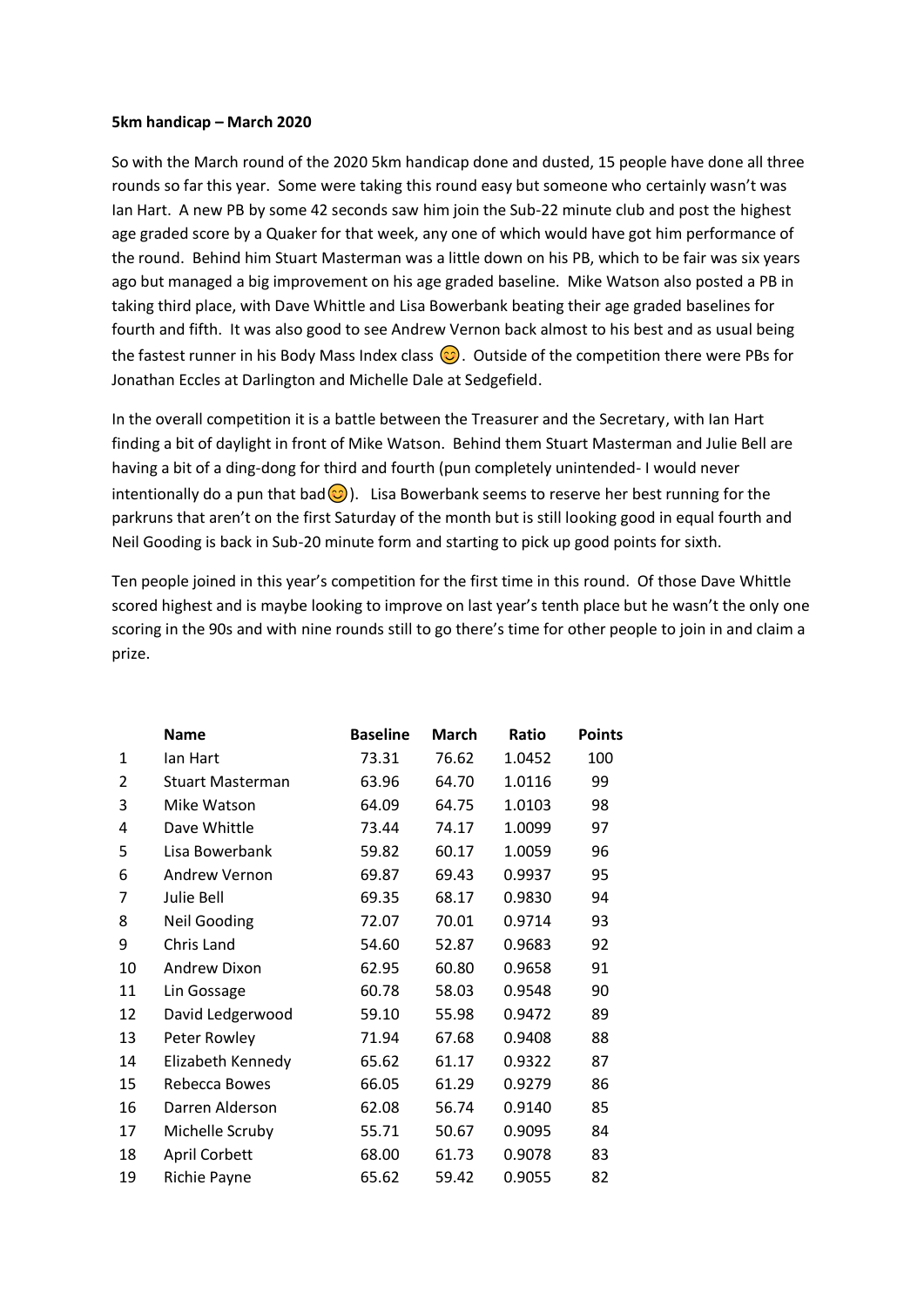| 20 | Lee Morris          | 52.33 | 47.00 | 0.8981 | 81 |
|----|---------------------|-------|-------|--------|----|
| 21 | Michael King        | 55.00 | 49.14 | 0.8935 | 80 |
| 22 | Alison Hardwick     | 68.38 | 60.95 | 0.8913 | 79 |
| 23 | Rob Gillham         | 71.17 | 62.34 | 0.8759 | 78 |
| 24 | Andy Walker         | 36.64 | 30.78 | 0.8401 | 77 |
| 25 | <b>Fred Tennant</b> | 71.03 | 59.42 | 0.8365 | 76 |
| 26 | Gary Read           | 71.01 | 56.15 | 0.7907 | 75 |
| 27 | Julie Whinn         | 74.14 | 58.58 | 0.7901 | 74 |
| 28 | Emma Joyeux         | 55.29 | 42.63 | 0.7710 | 73 |
| 29 | Paul Ryan           | 53.29 | 40.60 | 0.7619 | 72 |
| 30 | Sarah Watson        | 61.80 | 46.97 | 0.7600 | 71 |
| 31 | Lisa Johnstone      | 58.52 | 42.08 | 0.7191 | 70 |
| 32 | <b>Viv Hardwick</b> | 71.60 | 51.38 | 0.7176 | 69 |
| 33 | Dave Jones          | 77.86 | 55.11 | 0.7078 | 68 |
| 34 | Helen Clarke        | 59.18 | 36.92 | 0.6239 | 67 |
| 35 | Hannah Alderson     | 58.73 | 36.10 | 0.6147 | 66 |
|    |                     |       |       |        |    |

|                | <b>Name</b>             | Jan | Feb      | <b>March</b> | <b>Total</b> |
|----------------|-------------------------|-----|----------|--------------|--------------|
| 1              | lan Hart                | 99  | 98       | 100          | 297          |
| $\overline{2}$ | Mike Watson             | 94  | 99       | 98           | 291          |
| 3              | <b>Stuart Masterman</b> | 91  | 92       | 99           | 282          |
| $=4$           | <b>Julie Bell</b>       | 93  | 94       | 94           | 281          |
| $=4$           | Lisa Bowerbank          | 98  | 87       | 96           | 281          |
| 6              | <b>Neil Gooding</b>     | 84  | 90       | 93           | 267          |
| 7              | David Ledgerwood        | 81  | 86       | 89           | 256          |
| 8              | Dave Jones              | 89  | 96       | 68           | 253          |
| 9              | Lin Gossage             | 67  | 95       | 90           | 252          |
| 10             | Helen Clarke            | 95  | 82       | 67           | 244          |
| 11             | Michael King            | 73  | 85       | 80           | 238          |
| 12             | Lee Morris              | 66  | 78       | 81           | 225          |
| 13             | Rob Gillham             | 72  | 73       | 78           | 223          |
| 14             | Andy Walker             | 68  | 75       | 77           | 220          |
| 15             | Paul Ryan               | 63  | 71       | 72           | 206          |
| 16             | Hayley Wooding          | 100 | 100      | 0            | 200          |
| 17             | Elizabeth Kennedy       | 0   | 91       | 87           | 178          |
| 18             | Peter Rowley            | 87  | 0        | 88           | 175          |
| 19             | Chris Land              | 80  | $\Omega$ | 92           | 172          |
| 20             | Darren Alderson         | 0   | 84       | 85           | 169          |
| 21             | <b>Alison Hardwick</b>  | 0   | 88       | 79           | 167          |
| 22             | Rebecca Bowes           | 0   | 81       | 86           | 167          |
| 23             | lan Bond                | 74  | 89       | 0            | 163          |
| 24             | Hannah Alderson         | 96  | 0        | 66           | 162          |
| 25             | Phil Clarke             | 78  | 80       | 0            | 158          |
| 26             | Richie Payne            | 75  | 0        | 82           | 157          |